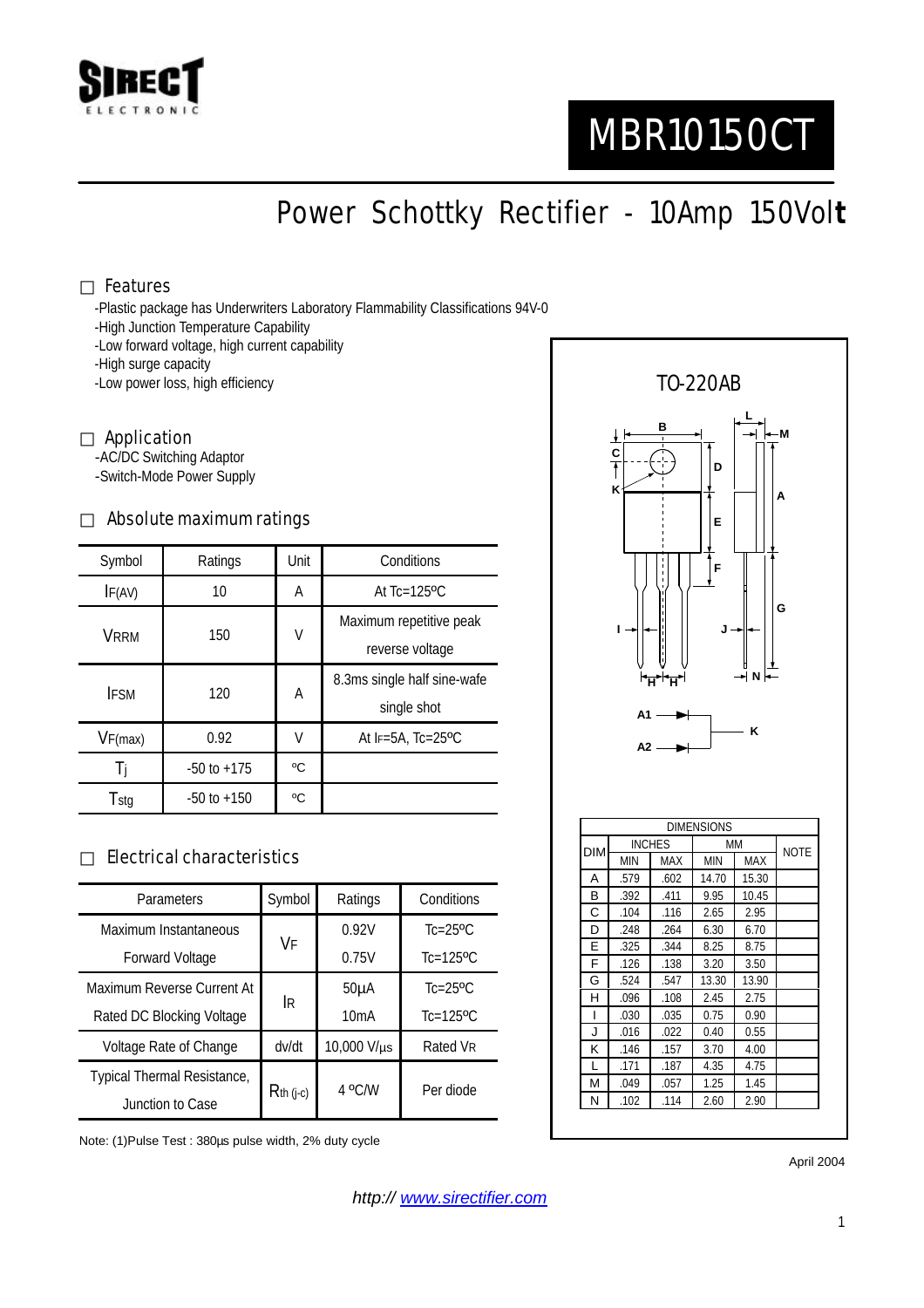## MBR10150CT



**Figure 1. Average forward power dissipation versus average forward current (per diode)**



**Figure 2. Average forward current versus ambient temperature (d= 0.5, per diode)**



**Figure 3. Non repetitive surge peak forward current versus overload duration (maximum values, per diode)**











**Figure 6. Junction capacitance versus reverse voltage applied (typical values, per diode)**

*http:// www.sirectifier.com*